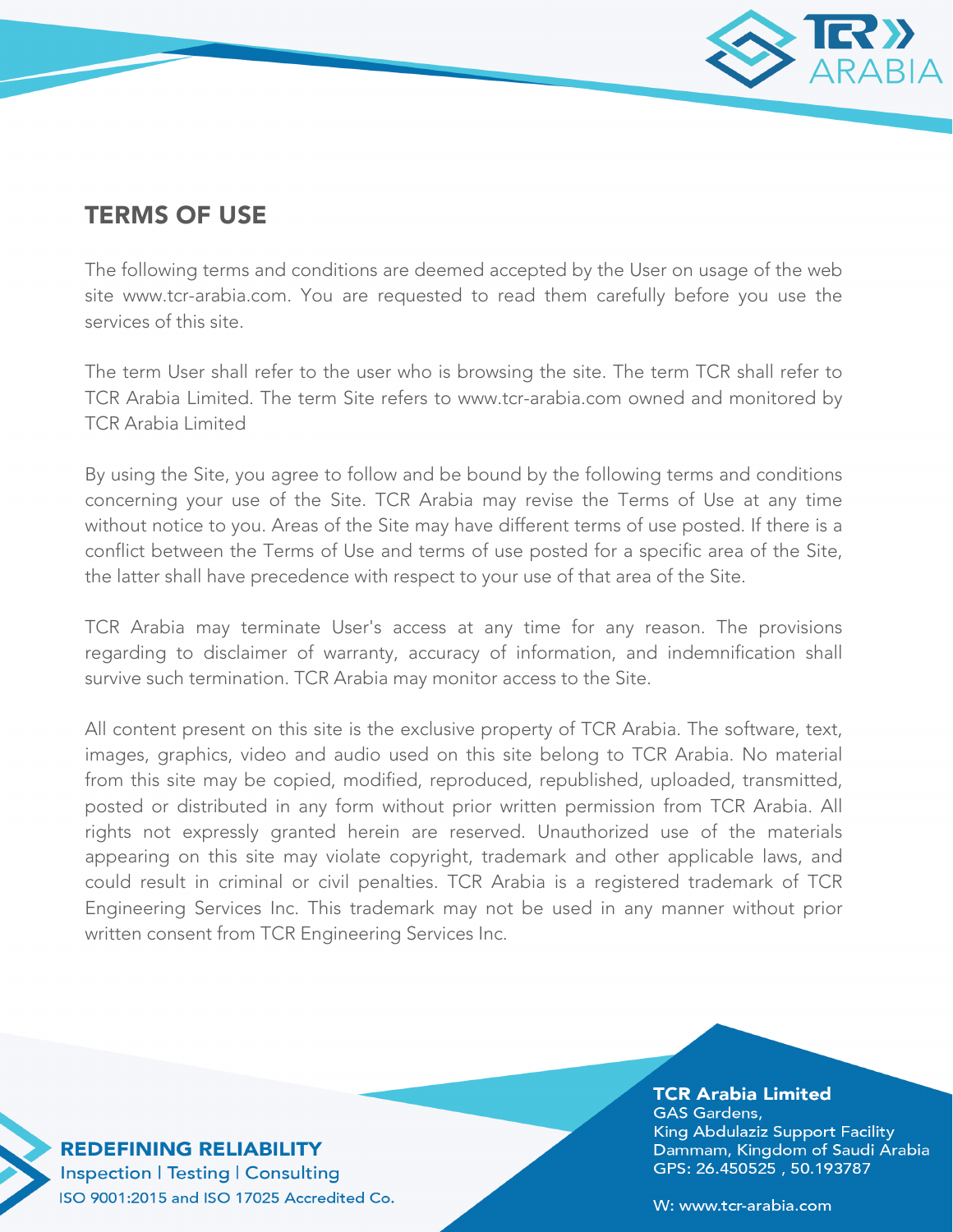

TCR Arabia does not make any warranties, express or implied, including, without limitation, those of merchantability and fitness for a particular purpose, with respect to any information, data, statements or products made available on the Site.

The Site, and all content, materials, information, software, products and services provided on the Site, are provided on an "as is" and "as available" basis. TCR Arabia expressly disclaims all warranties of any kind, whether express or implied, including, but not limited to, the implied warranties of merchantability, fitness for a particular purpose and noninfringement.

TCR Arabia shall have no responsibility for any damage to User's computer system or loss of data that results from the download of any content, materials, and information from the Site.

TCR Arabia may change or discontinue any aspect of its web site at any time, including, its content or features. TCR Arabia reserves the right to change the terms and conditions applicable to use of the Site. Such changes shall be effective immediately upon notice, which shall be placed on the Site.

In no event will TCR Arabia be liable for damages of any kind, including without limitation, direct, incidental or consequential damages (including, but not limited to, damages for lost profits, business interruption and loss of programs or information) arising out of the use of or inability to use TCR Arabia's web site, or any information provided on the web site, or in the Products any claim attributable to errors, omissions or other inaccuracies in the Product or interpretations thereof. Some jurisdictions do not allow the limitation or exclusion of liability. Accordingly, some of the above limitations may not apply to the User.

User agrees to indemnify, defend and hold TCR Arabia harmless from and against all losses, expenses, damages and costs, including reasonable attorneys' fees, arising out of or relating to any misuse by the User of the content and services provided on the Site.

> **TCR Arabia Limited GAS Gardens,** King Abdulaziz Support Facility Dammam, Kingdom of Saudi Arabia GPS: 26.450525, 50.193787

**REDEFINING RELIABILITY Inspection | Testing | Consulting** ISO 9001:2015 and ISO 17025 Accredited Co.

W: www.tcr-arabia.com